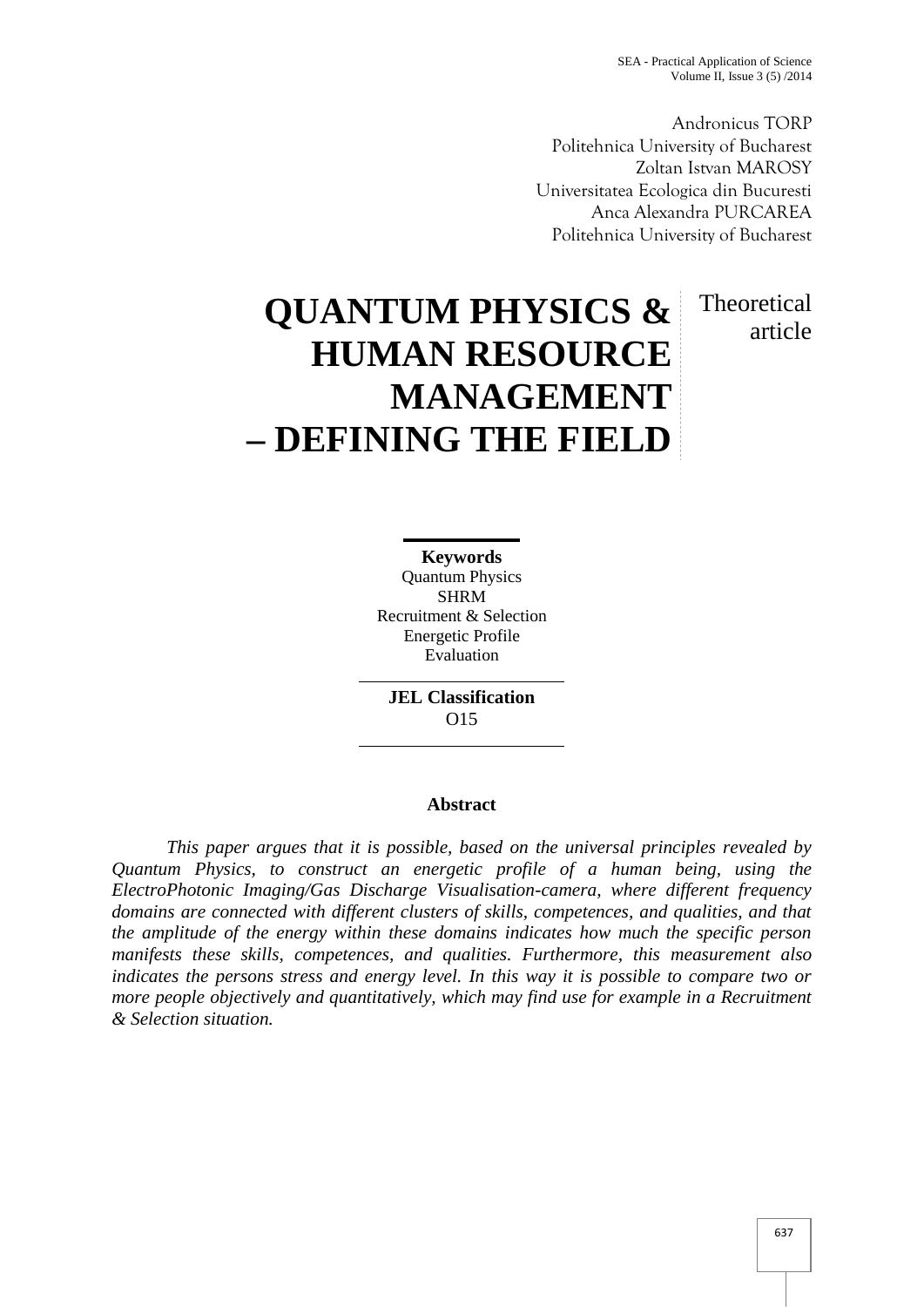#### **Context**

Einstein stated, in 1905, that everything in this universe consists of energy. As we human beings are part of this universe it may logically be concluded, that we also consist of energy.

According to Quantum Physics, this energy is governed by four forces; Gravity, The Weak Nuclear Force, The Strong Nuclear Force, and Electromagnetism.

Stephen Hawking (2010, page 133) writes that "Electromagnetic forces are responsible for all of chemistry and biology".

Elaborating on this, Tiller (1997, pages 2- 3) states that there is a connection between a person's functioning, and that person's electromagnetic field. Tiller continues that there is a "crack" in the worldview within biology and medicine, as living organisms have largely been viewed as operating via this sequence of reactions:

# $f$ unction $\Leftrightarrow$  structure  $\Leftrightarrow$  chemistry

According to Tiller, this perception is partly correct, with the addition that beyond the chemical level is the electromagnetic field. Thus, the correct perception, according to Tiller, is:

## **function**  $\Leftrightarrow$  **structure**  $\Leftrightarrow$  **chemistry**  $\Leftrightarrow$ **electromagnetic field**

Logically it follows from Tiller's statements that it should be possible to make predictions about a person's functioning based on understanding that person's electromagnetic field, and that these predictions seem to be able to offer a deeper description of that being than what can be obtained through other domains, such as biology, chemistry, or psychology.

Furthermore, it seems evident to assume, that since electromagnetism is an universal principle, the measurements of two or more people should be quantitatively comparable, and thus offer the possibility, for example in an Human Resources (HR) Recruitment & Selection situation, to compare the skills, competences, and qualities of the candidates, whereby there should be the possibility to compare them objectively.

This objective comparison offers an immense value for a company, which, according to Boxall & Purcell (2011) needs to have a work force with the set of skills and competences needed in order to fulfil the company's strategic goals. Thus it can logically be concluded, that the company has a competitive advantage by being able to predict in advance the employment which employees possess which skills, competences, and qualities, and in which measure.

# **Purpose**

The idea to measure the electromagnetic field of a person, in order to make predictions about that person is not new, yet it has still not, to the best of our knowledge, been applied within the domain of Human Resource Management to make

predictions about which candidate to hire in a Recruitment & Selection situation.

This paper intends to analyse that situation and thus hopefully lay the theoretical foundation for developing a tool, which can make the Recruitment & Selection process more accurate and cost efficient, which according to, for example, Lazear & Gibbs (2009) offers a significant financial gain for a company.

## **Methodology**

This paper presents a short bibliographical research into the energetic structure of the universe and how this reflects in the human being, and thus can be used to measure human beings in ways, which are quantitatively comparable.

Two of the most famous scientists who have explored the electromagnetic field in relation with the functioning of human beings are Professor Emeritus, Dr. Valerie V. Hunt, from UCLA and Dr. Hirosi Motoyama from the California Institute of Human Sciences.

Some of their findings, the ones considered to have potential application within the domain of HRM, will here be discussed in order to clarify the field, and thus to see what remains to be clarified by future studies.

## **Hunt's findings regarding the electromagnetic field of the human being**

Hunt (1996) states, that based on her scientific research of the electromagnetic field of the human being she has, amongst others, concluded: That there is a connection between a given person's electromagnetic field and that person's choice of profession. She furthermore states that she has done experiments where she put people, whose identity was concealed for the other participant, together, two and two, in a dark room, sitting back against back on two chairs, and measured their electromagnetic field. She states that she found that one of three things would happen with their electromagnetic fields: (1) either the fields would merge, yet at a much higher level of frequency than each field individually, (2) the two fields would refuse each other completely, or (3) one of the two fields would completely overtake and dominate the other field.

# **Discussion of Hunt's findings**

Hunts finding, that there is a connection between a given person's electromagnetic field and that person's choice of profession, may offer some value to a company if it can be clarified if a specific energetic profile (aka human being) has chosen to enter a specific profession because the person loves it or has skills and competences which makes that person successful in that profession.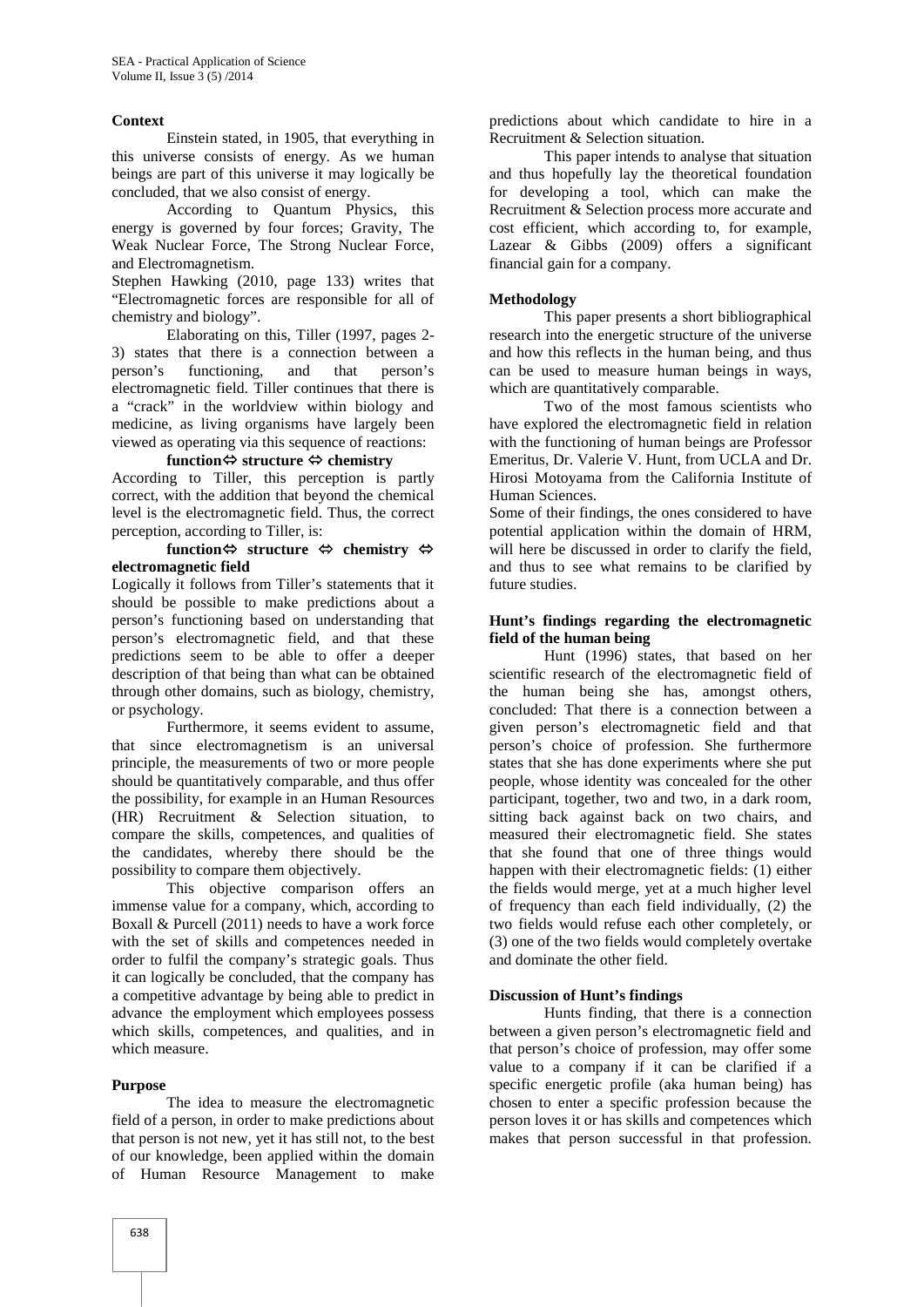This finding may however potentially offer significantly larger value at society level, where, if developed further and scientifically backed, it may help in guiding children and teenagers to choose the career which will be most fulfilling for them.

Hunt's finding, that the electromagnetic fields of different people reacted to each other in one of the three previously mentioned ways, may offer a significant value, regarding for example assigning people to a team or department. It still seems that it needs to be clarified what kind of interaction results from the three different reactions of the electromagnetic fields, yet if we, for the sake of argument, assume that one of the reactions indicates that two people can work very well together, that the other reaction indicates that the two people can not work together at all, and finally, that the third reaction indicates that they would have a kind of a "master-slave" interaction, then it should be possible, scientifically, to predict in advance how people's interaction will be.

# **Motoyamas findings regarding the energetic frequency levels of the human being**

Motoyama (1978) has studied the energetic frequency domain of the human being, and states that he has concluded, that the human being can be divided into seven different of such frequency domains, where each domain supposedly is related to a cluster of specific skills, competences, and qualities.

Each of these frequency domains has an electromagnetic polarity  $(+/- or$  proactive/reactive), which supposedly influence how that energetic frequency level manifests through that human being.

# **Discussion of Motoyama's findings**

Motoyama seems to have abandoned his studies of the electromagnetic frequency domains of the human being for the sake of studying the meridians, yet his findings are significant and may even create the entire foundation for creating a quantitative way of comparing human beings. If it may be established exactly which skills, competences, and qualities – probably the first step will be to establish which cluster of skills, competences, and qualities – are connected with which frequency domain, then it should be possible, for example in a Recruitment & Selection situation to see exactly which skills, competences, and qualities the different candidates possess, and then choose the one best fit for the available position.

This of course requires that there is a functional way of measuring the specific frequency domains as well as certain stability over time in the frequency domains which a specific person manifests. This will be discussed later in this article.

# **Dobson's findings regarding the energetic profile and stress**

A final issue, which might be found to offer significant value in the Recruitment & Selection process, is, at least for a vast domain of what might be described as "high pressure jobs", the ability to determine the stress level of a candidate, and, objectively, be able to clarify how a given candidate reacts to stress. Dobson (2005) states that there is scientific research indicating that the entropy of the energetic structure of a person shows a potential in determining that person's stress level as well as resilience towards stress.

In this way there should be the basis, ex ante, to establish the person-job fit better than what we are capable of in the present moment, which might generate end value in Recruitment & Selection situations where a person might be found fit based on academic achievements, but where the capacity to deal with high levels of stress on a daily basis is a must; for example air traffic controllers, senior level executives, etc.

# **The ElectroPhotonic Imaging/Gas Discharge Visualisation-camera**

In order to make the measurements, which are the foundation of the energetic profile of a human being, certain equipment is obviously necessary. Both Motoyama and Hunt write about entire shielded rooms, or rooms underground, which were necessary to avoid external energetic influences.

Fortunately the technical development within this area seems to have reached a level where the devices required to make the measurements of the energetic profile of a human being are both reasonable regarding price as well as of such a size and usability, that they may find application, also with ordinary HR-specialists.

One example of such a device is the ElectroPhotonic Imaging / Gas Discharge Visualisation (EPI/GDV)-camera developed by Professor Dr. Korotkov.

Korotkov (2014, page 30) writes that the EPI/GDV-camera performs a scan by applying a weak electrical current to the fingertips of the test person for less than a millisecond, and continues that: "The object's response to this stimulus is the formation of a variation of an 'electron cloud' composed of light energy photons. The electronic 'glow' of this discharge, which is invisible to the human eye, is captured by the camera system and then translated and transmitted back in graphical representations to show energy, stress and vitality evaluations."

The software developed by Korotkov and his team, is extremely user friendly and the results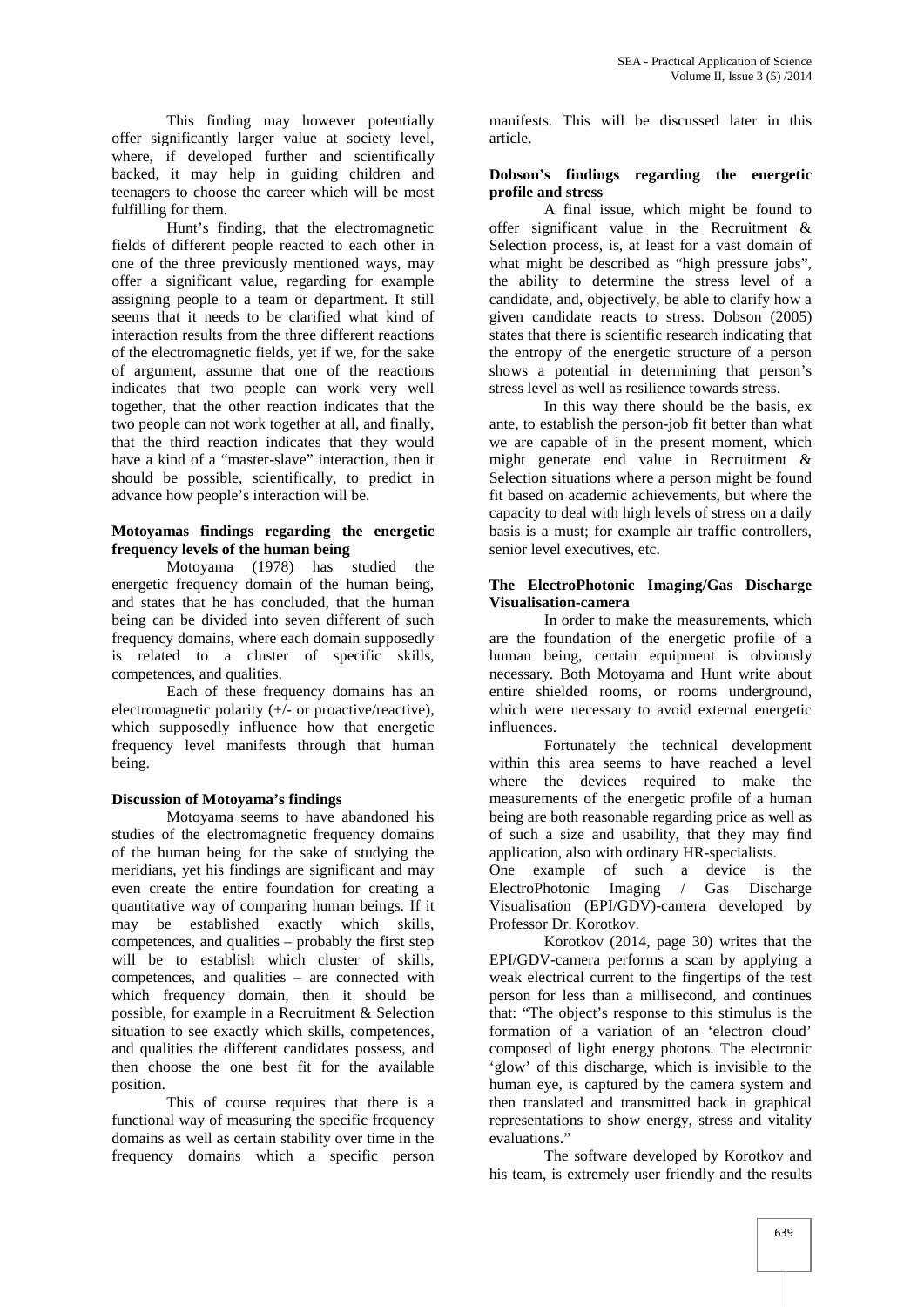are clear and presented in a visually pleasing way – the only challenge is to understand what the different frequency domains indicate as well as any possible interconnectedness between them.

For the remaining of the article only a part of the data obtained through the use of the EPI/GDV-camera shall be considered; that of the stress and the energy level of the being, and the results showing the seven different frequency domains which Motoyama has also worked with.

## **Some specific characteristics**

The EPI/GDV-camera provides a lot of useful information about the person who is scanned. In this part some of the elements in some of the topics, which need clarification will be discussed.

# **Which parts need further clarification? Stress**

As stated by Dobson (2005) does the EPI/GDV-camera show a potential in determining a persons stress level, and thus may be considered a tool, possibly amongst others, to clarify a persons level of stress. In order for this to find application in a professional context, for example a company which wishes to prevent people in job roles which have a history of generating high stress levels, it needs to be clarified, by further scientific studies, how the stress level builds up. Is it a gradual, linear development, or are there certain jumps, etc? Practically it might be imagined, that it might not be sufficient to measure a person for example once per year, whereas it might be too much to do it once a day; yet the correct balance will probably be found to vary with each specific job. Yet the moment this is clarified, for a specific job role, in a specific company, the periodic stress test should offer a reliable way, unfortunately not to prevent people from building up stress, but to keep track of their stress level, and thus have the knowledge to interfere before the stress level becomes dangerous. **Energy**

The EPI/GDV-camera also measures the energy level of a person, which is represented with a number and marked on a scale from 0-100 where 0-40 is indicated "Low", 41-70 is indicated "Normal" and 71-100 is indicated "High". It needs to be clarified that our initial case studies have shown that some people go – much – higher than just 100.

It may be considered to generate value in for example a Recruitment & Selection situation if there can be established a connection between a persons energy level and the job performance of that person. One might, intuitively, assume that a person with a high energy level will manifest this energy also in the performance of the job and thus be more efficient than a person with a lower level of energy. Our initial case studies, which are not statistically valid, give certain indications that it is so.

# **Energetic frequency domains**

The most complex data obtained from the EPI/GDV camera, and thus possibly also the data set, which can reveal most about the person in question, is that of the energetic frequency domains.

Each frequency domain is by the EPI/GDV-camera software represented by number indicating the amplitude (amount) of energy the respective person has within that frequency domain. It is furthermore indicated which energetic dis-balance (if any) the person manifests.

The first aspect to be clarified is which skills, competences, and qualities are connected with each frequency domain. As the EPI/GDV camera measures seven distinct frequency domains, it seems reasonable to look for a cluster of qualities within each of these frequency domains. This we intend to do by superimposing the energetic profile with for example a 360-degree feedback. The reason why the 360-degree feedback is chosen is that it, according to Nunally (in Hensel et al., 2010) is able to provide statistically valid data, if the ratings are kept anonymous and there are a minimum of 10 ratings of each person being rated. This might be a significant investment of a company, yet the long-term savings should easily justify the initial investment. Thus it should be possible to make statistics about which energetic profile manifests which skills, competences, and qualities.

The next step will be to clarify the interconnection (if any) between the different frequency domains. Are they completely separated units or does the specific activation, and possibly dis-balance, between them affect each other?

Another possible area to be clarified would be the relation between a specific job function and the energetic profile. If we imagine establishing the energetic profile of the sales force of a company and then comparing that profile with the sales numbers of the respective people, then it – might – show that, statistically speaking, a specific kind of energetic profile has a comparative advantage within that job function. In this case there wouldn't – necessarily – be any need to understand which energetic frequency domains have which characteristics nor their – possible interconnections, and thus it would be a much more cost efficient way of using the energetic profile to establish a job/person fit.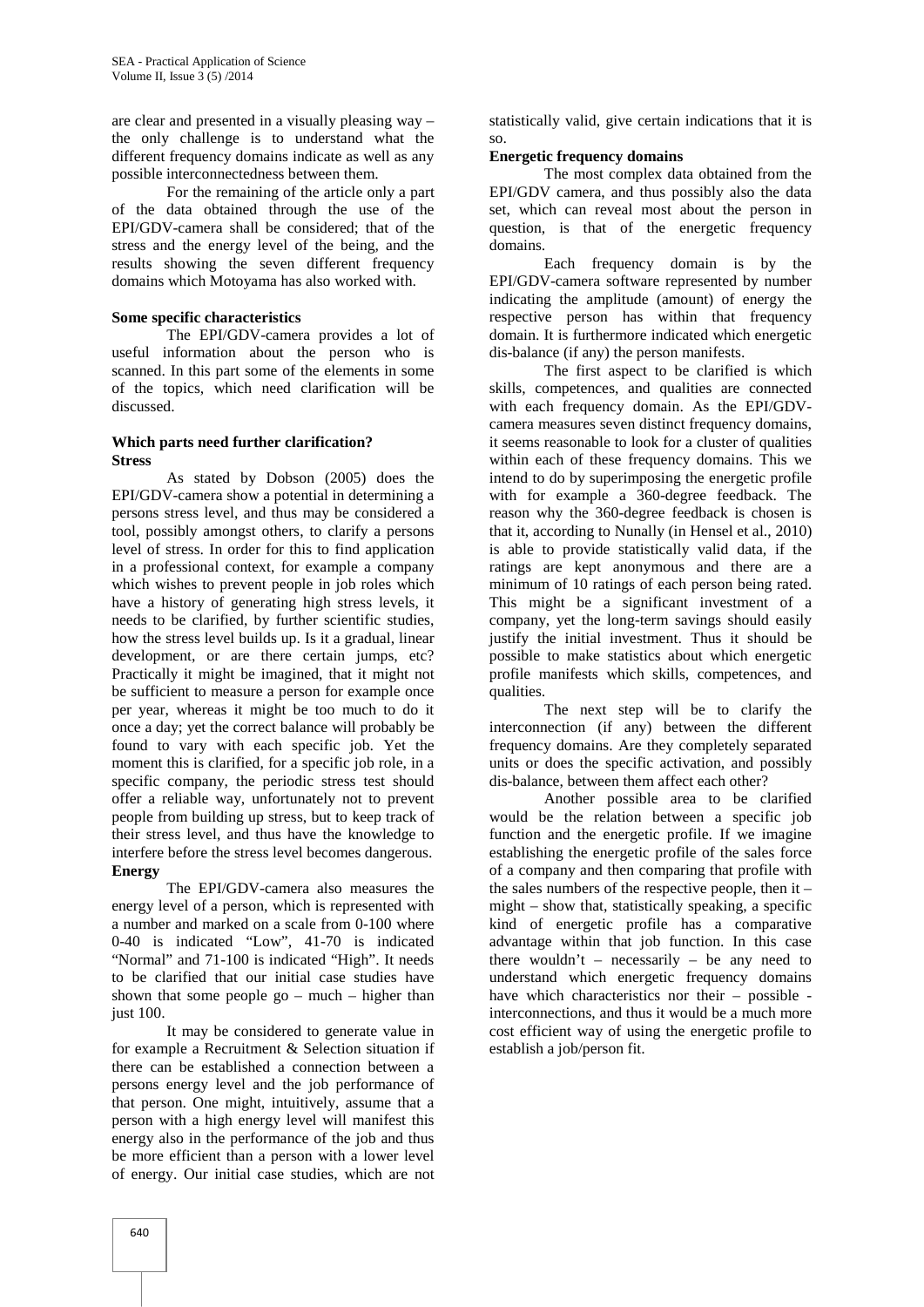## **Conclusions**

This paper has in a theoretical way examined the possibility of making an HR evaluation tool for comparing two or more candidates quantitatively, based on their energetic frequency domains as well as the amplitude of energy within these domains. The conclusion is, that there seems to be both a theoretical foundation, as well as the practical tools for doing so, and that by doing so it should be possible to add value to the Recruitment & Selection process. Yet it is clear that further studies are needed before this can become a practical tool.

#### **References**

- [1] Boxall, P.& Purcell, J. (2011).*Strategy and human resource management*.London:Palgrave Macmillan.
- [2] Dobson, P. & O'Keeffe, E. The Efficacy of the GDV Technique as a measure of physical and mental health, *Proceedings of the 18th IEEE Symposium on Computer-Based Medical Systems*, Dublin, Ireland, 2005, 23-24 June pp 455-457
- [3] Hawking, S., (2010). *The grand design*. London: Bantam Press.
- [4] Hensel et al.(2010). 360 degree feedback: how many raters are needed for reliable ratings on the capacity to develop competences, with personal qualities as developmental goals? *The International Journal of Human Resource Management,* Vol. 21, No. 15.
- [5] Hunt, VV.(1996). *Infinite mind: the science of human vibrations of consciousness*. Malibu Publishing Co. Malibu.
- [6] Korotkov, K.(2014). *Energy fields electrophotonic analysis in humans and nature*. Sct. Petersburg: (Publishing House not indicated)
- [7] Lazear, E. & Gibbs, M.(2009). *Personnel economics in practice*.Danvers: John Wiley & Sons, Inc.
- [8] Motoyama, H. (1978). *Science and the evolution of consciousness*.Massachusetts: Autumn Press.
- [9] Tiller, W.(1997). *Science and human transformation*.Walnut Creek, California: Pavior